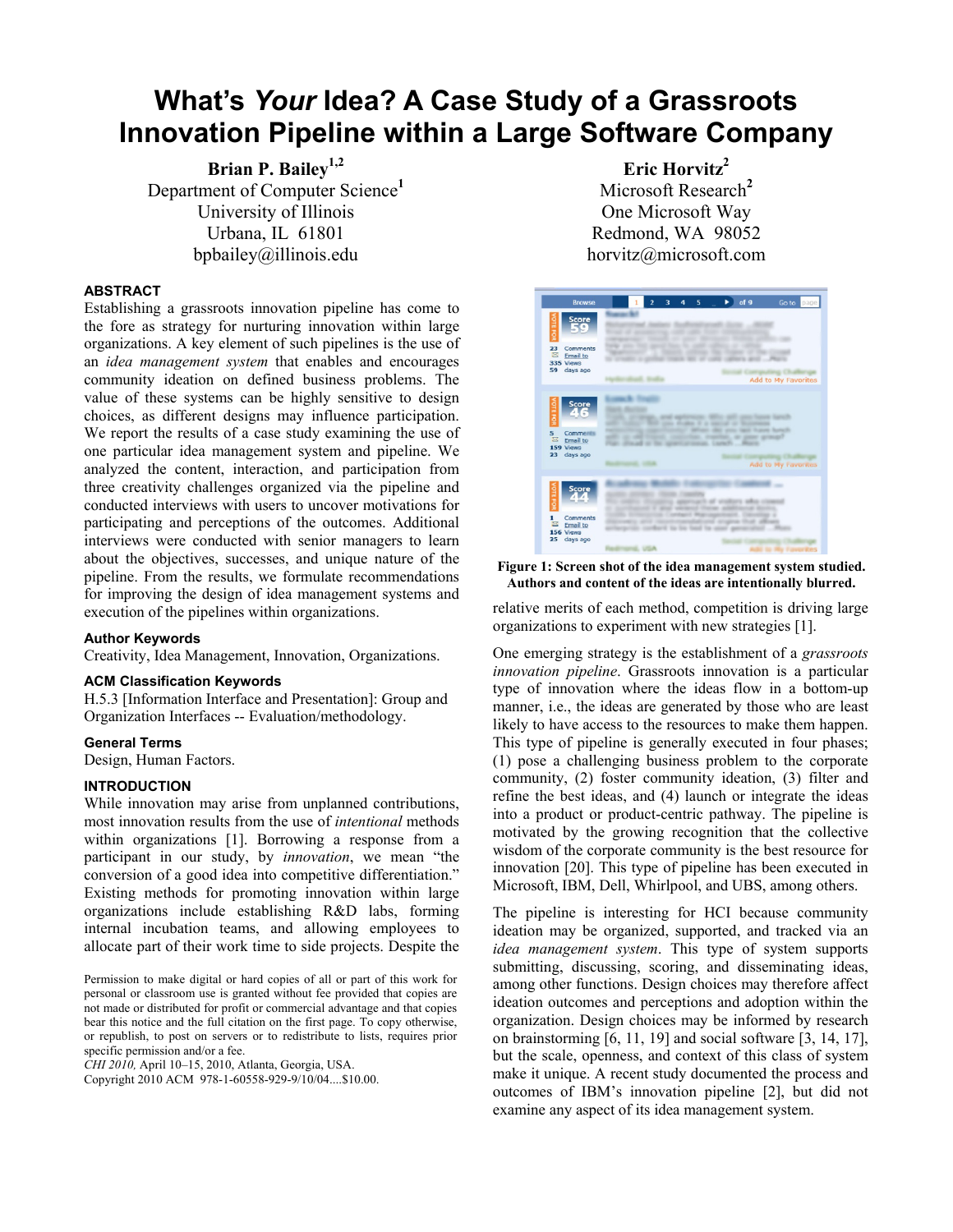In this paper, we report the results of a study examining the use of one specific idea management system (see Figure 1) and pipeline executed within Microsoft Corporation, a large software company. The pipeline is still maturing and represents one of several explorations within Microsoft of systems, programs, and organizational structures aimed at enhancing idea capture and innovation. In our study, we analyzed the content, interaction data, and user participation from three creativity challenges organized via the pipeline.

Our data analysis was complemented by interviews  $(N=24)$ with recent and top contributors and challenge winners to uncover motivations for participating and perceptions of the outcomes. Additional interviews (N=8) were conducted with senior managers, business unit leaders who sponsored the challenges, and system designers to learn about the objectives, successes, and measures of the pipeline.

From all of the results, we formulate recommendations for improving the design of idea management systems and execution of the pipelines. We believe others can leverage these recommendations, along with the data and insights reported in this paper, to better anticipate and plan for their own implementation of a grassroots innovation pipeline.

## **Related Work**

We discuss idea management systems and how our case study extends prior work on this topic. We describe how a grassroots innovation pipeline differs from other models of innovation within organizations. We also review how work on brainstorming may apply to idea management systems.

# **Idea Management Systems**

An idea management system is a central element of a grassroots innovation pipeline and arguably represents a new class of collaborative system. Examples of this class of system include Dell's Idea Storm (http://ideastorm.com) and My Ideas at Starbucks (http://mystarbucksideas.com). While implementations may differ, these systems generally support submitting, commenting on, and scoring ideas as well as browsing, searching, and associating ideas. Ideas are typically displayed in list form, but researchers are exploring visual metaphors that scale better for larger numbers of ideas [15]. Such systems are often integrated within organizational pipelines for processing the ideas.

The design of an idea management system is complex and the choices made may affect the quantity and quality of ideas, scoring of ideas, and even who participates. This, in turn, may affect the outcomes of the pipeline. By studying the content, interaction, and participation of one particular idea management system, our goal is to produce lessons for improving the design of this broader class of system.

## **Studies of Innovation Pipelines**

Many organizations, including Microsoft, IBM, Whirlpool, Starbucks and Dell have deployed variations of a grassroots innovation pipeline (and idea management systems) as a way to tap into the collective wisdom of their employees and customers. For example, IBM organizes Innovation Jams where employees and customers engage in online

conversations centered on strategic business problems [2] and mines the conversations for strategic directions. As more organizations will likely implement similar efforts, there is growing need for lessons to guide their design.

To offer initial guidance, Bjelland and Wood conducted a study of IBM's Innovation Jam [2]. The study focused on documenting the process and outcomes and offered novel insights from a management perspective. But this study did not examine any aspect of the idea management system.

Our work significantly extends this direction by examining the user and organizational experience of one specific idea management system and formulating recommendations for improving such systems and execution of the pipelines.

# **Organizational Models for Innovation**

Innovation is at the heart of successful competition in fastpaced markets typified by shifts in consumer preferences and expectations, political climates, and such rising themes as environmental concerns [7, 23]. One approach to gaining access to creative ideas and streams of innovation is maintaining an R&D lab for exploring forward-looking concepts. Such labs can provide great value to companies and to the scientific community but typically require a large sustained investment. Also, creating business propositions for forward looking concepts can be difficult, i.e., business innovation is not the same as *invention* [8]. A second method is forming one or more 'creative' groups charged with incubating new ideas. The ideas explored have nearerterm focus, but the task of innovation is delegated to a select few. A third method allows employees to allocate part of their work time to side projects and showcase them in company-sponsored venues. Everyone can participate but employees might pursue only those ideas achievable with limited time and resources, possibly inhibiting the big ideas.

Each method has its merits and limitations and companies choose the most appropriate methods, often as part of a larger portfolio, based on perceived effectiveness, available resources, and risk tolerance. But as the need for innovation persists, organizations must continue to explore new strategies [23]. This paper examines one such strategy: a grassroots innovation pipeline. Relative to the others, the pipeline is unique in its grassroots nature (ideas flow bottom up), scale and openness (anyone and everyone can contribute), and commitment to fund the best ideas.

# **Brainstorming and Supporting Systems**

Brainstorming is a process for generating ideas for solving difficult problems [18]. Productivity is commonly measured by the quantity, diversity, and quality of ideas [6] while field work shows that selectivity, knowing which ideas to pursue, is also key [22]. Research has produced many lessons for building effective brainstorming systems. For example, enabling simultaneous input and anonymization of ideas mitigate the inhibitors of production blocking and evaluation apprehension [11, 24]. Interaction for structuring the idea space [19] and helping participants build on each other's ideas can also enhance creative outcomes [21].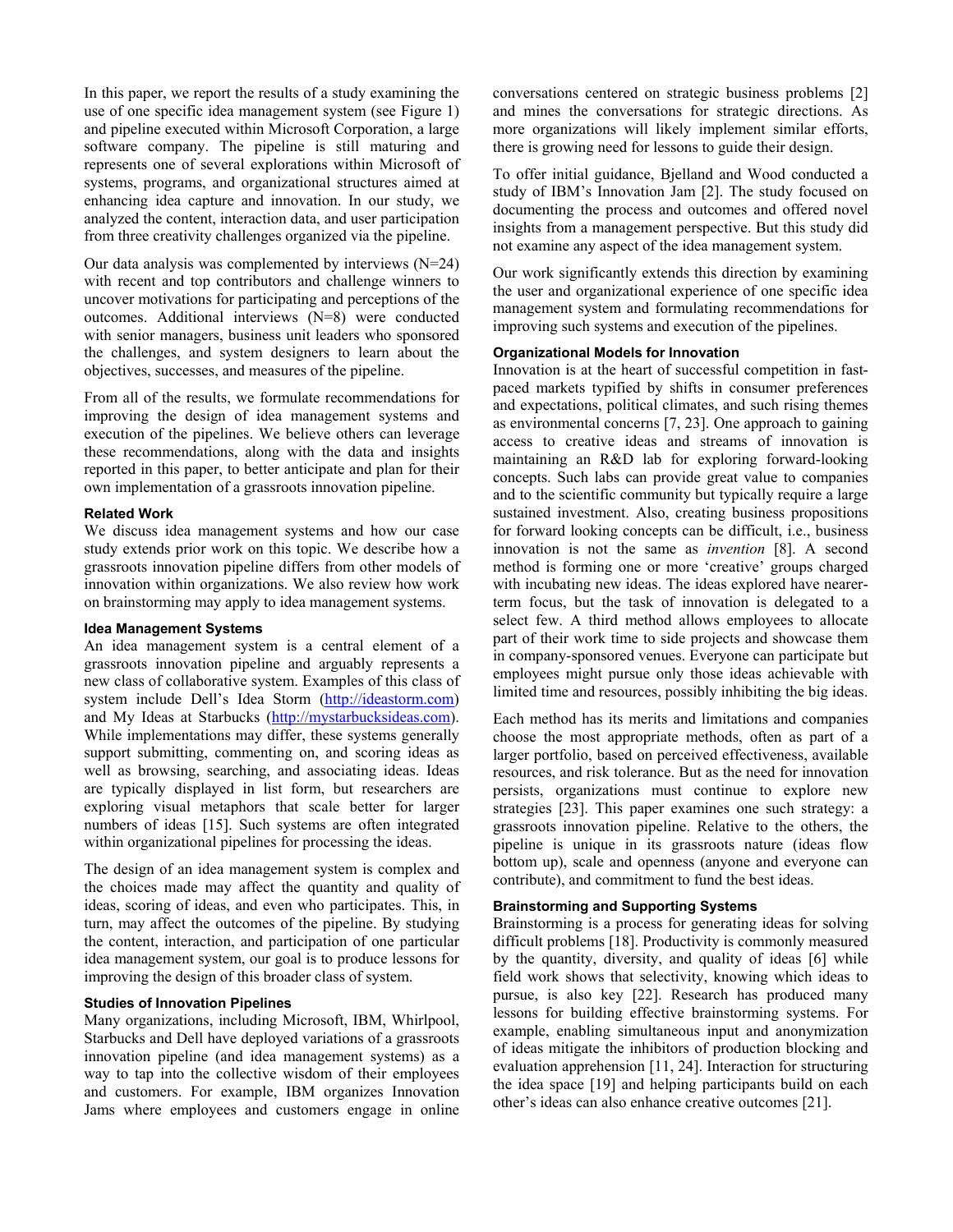An idea management system is similar to a brainstorming system and should therefore draw from this literature where appropriate. However, an idea management system differs in terms of scale (open to the entire company), the funding model (the stakes are real), and scope (supports discussing and scoring ideas). Therefore, it is less obvious how brainstorming principles apply for an idea management system in context of an innovation pipeline. For example, building on each other's ideas can be useful, but may be at odds with a strong sense of ownership over a carefully crafted idea and a pipeline that rewards only the author.

Our work seeks to understand how to improve the design choices for idea management systems by evaluating the content, interaction, and participation of one system. We leverage knowledge of brainstorming to help interpret and translate our results into actionable recommendations.

# **THE GRASSROOTS INNOVATION PIPELINE AND IDEA MANAGEMENT SYSTEM**

Within the organization we studied, a business unit (which we shall refer to as the GI unit) was formed in 2007 with the charge of establishing a corporate grassroots innovation pipeline. The central motivations for creating this unit was growing appreciation that all employees in the company have good ideas that often extend beyond their specific job focus, there should a means for surfacing, sharing, and nurturing those ideas, and the best ideas should have the opportunity to affect products regardless of organizational boundaries. It was understood that this unit would likely produce more failures than successes, but those successes, when they occurred, would make the effort worthwhile.

The GI team prototyped an innovation pipeline (IP) and idea management system (IMS). Note that both IP and IMS are generic acronyms. The prototype drew upon lessons learned from several prior attempts at structuring grassroots innovation within the organization. Key lessons included creating a model for formally evaluating submitted ideas, directing employee creativity to specific business problems, and devising methods for facilitating absorption of ideas.



Shown in Figure 2, the IP consists of 4 phases; challenge preparation, community ideation, filtering and refining the best ideas, and integrating those ideas into products. To prepare a challenge, the GI team solicits proposals from internal business units grappling with complex problems. Units propose challenges through an informal process and the team evaluates them based on their scope, how forward thinking the solutions must be, and how receptive the unit appears toward absorbing new ideas. The selected challenge is then widely advertised via corporate e-mail, workshops, and posters and remains open for several months.

The IMS is a Web-based interactive forum that enables community ideation around challenges. Users can submit, comment on, and vote for ideas, as well as browse, search, and associate ideas. An idea is entered in narrative form, but additional media (e.g. videos, presentations, etc.) can be attached to it. When submitted, the author of an idea can place it within any open challenge. Comments can be attached to ideas and are shown in a typical discussion thread format. Similar to many online communities, a user can vote ideas up, but never down. Users can comment on and vote for as many ideas as desired. Once a challenge opens, community ideation occurs for about 2-3 months.

A challenge typically generates about one hundred ideas, which enter a filtering process (Figure 2). A unique aspect of the filter is that funding is pre-allocated for evolving selected ideas. The GI team filters the initial pool to about twenty and stakeholders from the business unit help winnow this set to about ten. Software developers on the GI staff create prototypes of these ideas and about five are chosen to move forward. From these, about three or fewer ideas are selected as the challenge winners. Each step in the filter requires a few weeks, though prototyping may require more time. At each step, the authors of ideas interact with the GI / stakeholder team via presentations and demos, and continue to refine their ideas. More or fewer ideas may pass through the filter based on the quality of the ideas, needs of the business unit, and resources available. The intention is to have the final prototypes either inform business unit leaders or form the basis of a new product or extension. The pipeline is repeated as often as resources and timelines allow and multiple challenges may be open at any time.

## **CASE STUDY: PURPOSE AND METHODOLOGY**

To the best of our knowledge, there has not been prior research examining an idea management system in the context of an innovation pipeline. We therefore designed our study to answer several high-level questions:

- How much content is submitted (ideas, comments, and votes) and what is the quality of the content?
- What is the nature and degree of user participation? For example, where do users reside within the organization and what are the barriers to broader participation, if any?
- What is the user experience? For example, why do users contribute, what are the expectations, how are comments Figure 2: The grassroots innovation pipeline. **leveraged**, what are the perceptions of voting, etc?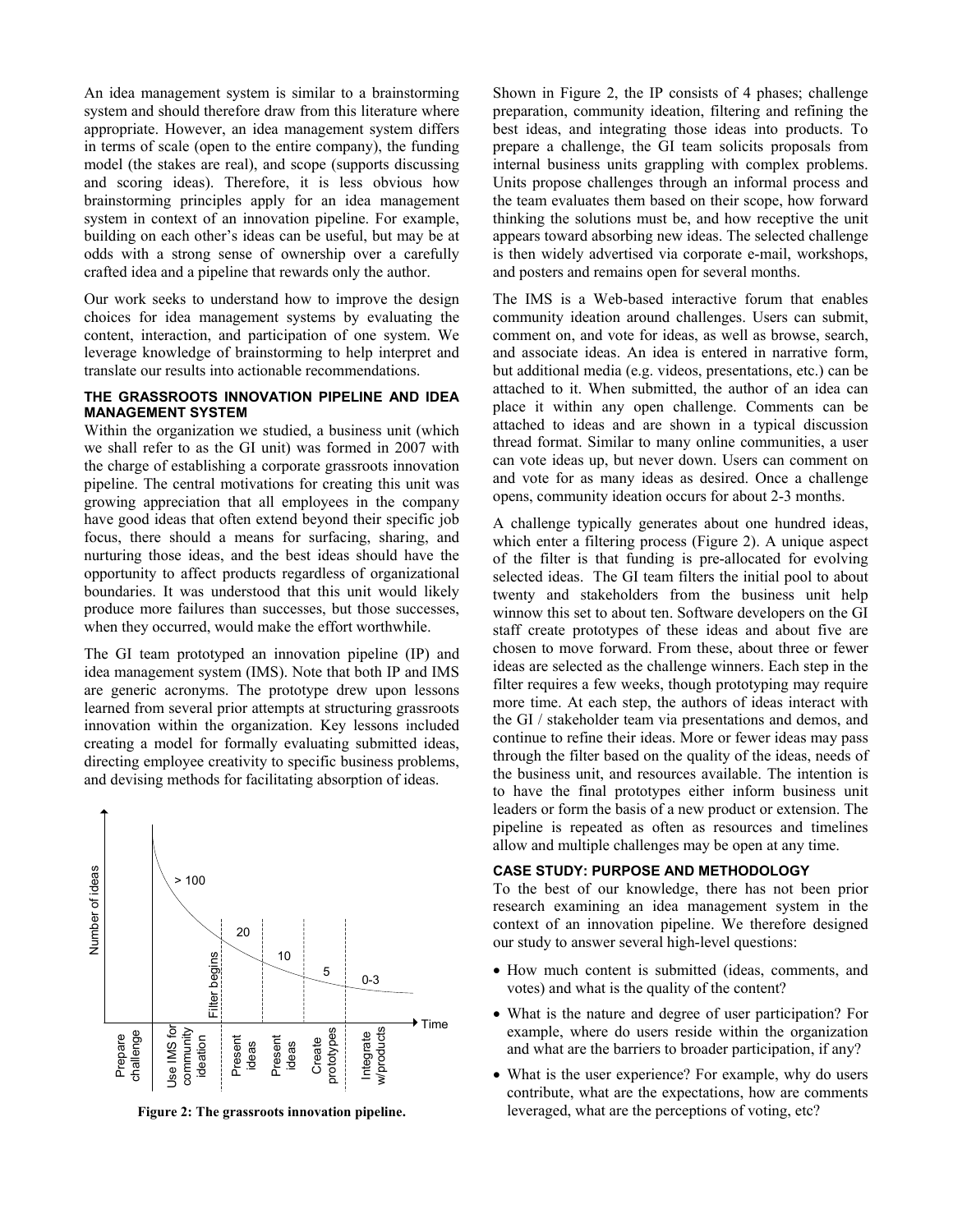| Can you briefly describe a recent idea that you contributed? Where<br>did the idea come from?                                |  |
|------------------------------------------------------------------------------------------------------------------------------|--|
| What is your motivation for contributing ideas? What are the<br>benefits in your opinion?                                    |  |
| What did you expect would happen with your idea?                                                                             |  |
| For what reasons do you review existing ideas before developing<br>and posting your own idea?                                |  |
| How much influence do comments have on your ideas? Would you<br>be willing to allow others to edit your idea?                |  |
| What has been your experience with voting?                                                                                   |  |
| What are the strengths and limitations of the idea management<br>system and overall innovation effort from your perspective? |  |

- What have been the successes of the innovation pipeline, how is it measured, and what should the measures be?
- How can the core elements of the innovation effort, i.e., the idea management system and pipeline, be improved?

Our study examined these questions in the context of three creativity challenges organized by the GI team. The challenges addressed business problems in peer-to-peer advertising (P2P), identity-based system services (LIVE), and social computing (Social). The challenges were selected because they were recently conducted and open to the entire organization. For the P2P challenge, for example, ideas submitted included integrating advertising services within personal shopping lists, different means of transportation, and electronic communication systems.

Our methodology consisted of two parts. First, we analyzed the user interaction data logged from each challenge. This included analyzing the number and word length of ideas and comments, and the distribution of comments and votes across ideas. There was a total of 1491 users, 2211 votes, 488 comments, and 315 ideas. We also linked each user's alias to the corporate directory to extract where the person lies within the management chain (e.g. were they a senior or lower-level employee) and which business unit they belong (e.g. development, sales & marketing, research, legal, etc).

Second, we conducted semi-structured interviews (N=24) with recent and top contributors of ideas, comments, and votes. The sample included authors of ideas selected to move forward in the filter and the challenge winners as well as authors of ideas not selected. Table 1 shows a sample of questions asked. Questions were derived in part from early conversations with members of the GI team to understand key design problems and experiences with the IMS and IP.

We also conducted interviews (N=8) with senior managers who formed the GI unit, business leaders who sponsored the challenges, and GI team members. These interviews focused on learning the objectives, successes, and measures of the pipeline. All interviews were conducted in the user's workspace, lasted about one hour, and were audio recorded. Recordings were transcribed and coded to identify common themes. Users were compensated with a lunch coupon.



**Table 1: Sample of questions asked during user interviews. Figure 3: Amount of each contribution type (I=idea,**  $\overline{C}$  and  $\overline{C}$  and  $\overline{C}$  and  $\overline{C}$  and  $\overline{C}$  and  $\overline{C}$  and  $\overline{C}$  and  $\overline{C}$  and  $\over$ **C=comment, V=vote) per challenge. Top bars show the totals, while bottom bars show how many came from unique users.** 



**Figure 4: Distribution of users over each combination of** 

## **RESULTS**

In each subsection, we first describe the quantitative data and then draw from the interviews to help explain the data and add further insights. We begin with user participation.

#### **User Participation**

Figure 3 summarizes the total number of ideas, comments, and votes from each challenge. The top of each stacked bar shows the total while the bottom shows how many came from unique users. For example, for Social, there were 88 ideas, 183 comments and 529 votes; contributed by 428 users. Users contributing to the challenges had minimal overlap  $-86\%$  of users contributed to only one challenge, meaning each challenge tapped a different subset of the organization. Figure 4 shows a distribution of users over each combination of possible contribution types aggregated across challenges. It shows that most users (72%) only vote while the others (28%) offer at least one comment or idea.

An interesting question is whether parts of the organization, such as employees at the company's research division, contribute more than others. To answer this question, we indexed each user alias in the corporate directory and walked the user's management chain. We identified the user's highest-level manager under the CEO and the business area that executive oversees. Similar areas were merged to create a reduced set, e.g., Development was created by merging the Office and Windows development areas while Sales was created by merging Global Sales with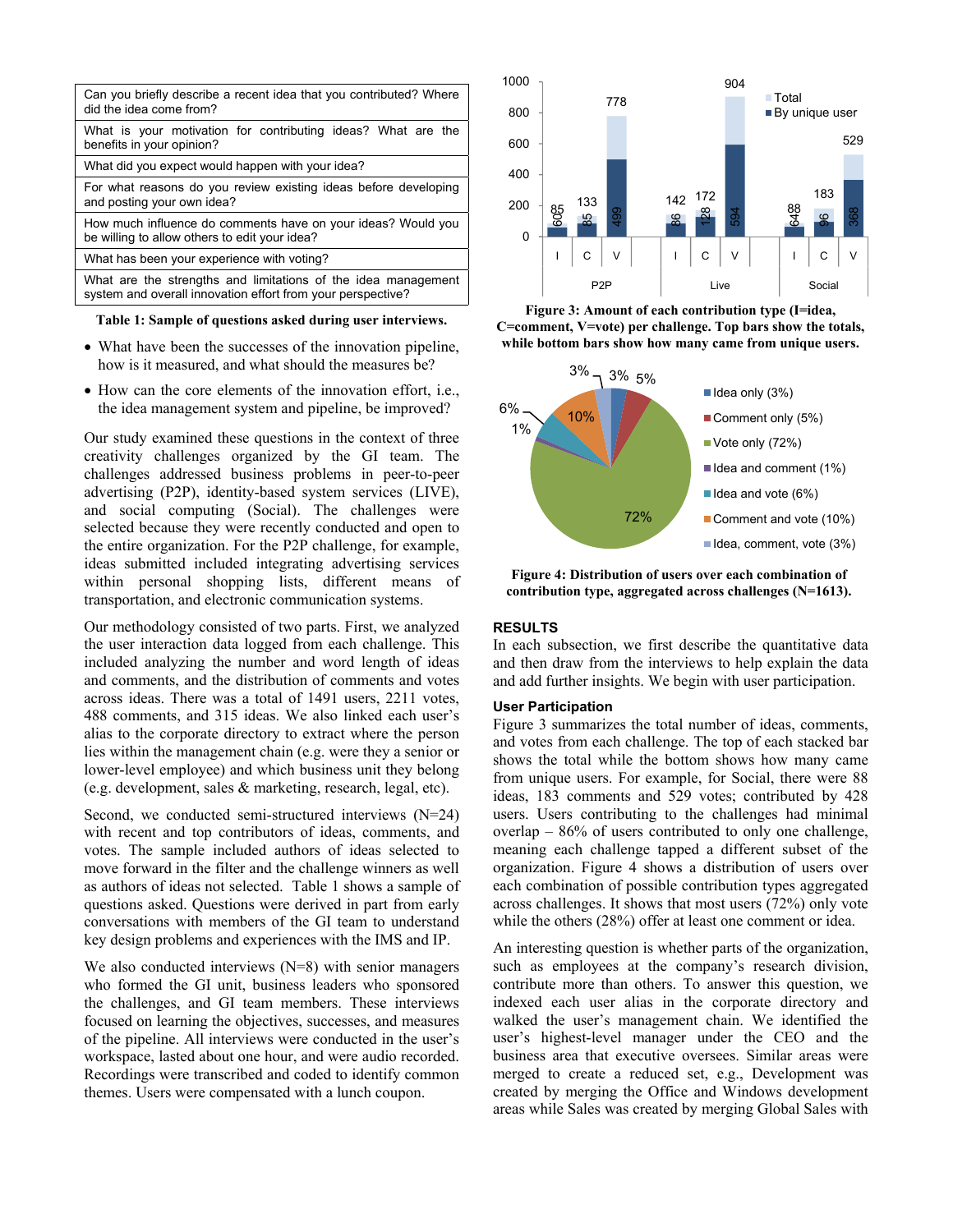

**Figure 5: Participation by business area across the challenges. Normalization bars (N) show the percent of all employees in that area. Human Resources (I, C, V < 1%; N=1.7%) and**  Legal  $(I, C, V < 1\%; N=1.3\%)$  are not shown for brevity.



**Figure 6: Participation by depth in the management chain across challenges. Normalization bars (N) show the percent of**  all employees at that depth. Depths  $1$  (I, C,  $V < 1\%$ ; N=.01%) **and 2 (I,C,V < 1%; N=.12%) are not shown for brevity.** 

Windows Sales). We also extracted whether the user was a manager by checking if they had people reporting to them.

Results are summarized as a stacked bar chart in Figure 5. Each bar shows the percent contribution from users in that business area. The top of each bar shows the percent of that area that are managers and the bottom shows non managers. To the right is a normalization bar showing the total number of managers and non-managers in the area, and represents the percent of the total contributions that might be expected based on area size. For example as Sales accounts for 45% of the company, we might expect a priori that Sales would account for 45% of the ideas, comments, and votes.

Several interesting results are captured in the graph. First, Development contributed more ideas, comments, and votes than expected by area size (i.e. the bars are all higher for Development than its normalization, chi-square tests show p<.05 in each case). Second, though lower than its normalization bar, Sales contributed a surprising amount. Our interviews revealed that users from Sales felt their interactions with customers gave them unique insights and, since they have fewer technical skills, the pipeline was an ideal platform for surfacing and realizing their ideas (e.g. prototypes would be created by the GI staff) and gave them a basis for commenting and voting on ideas. Participation of Research was consistent with or slightly above expectation across challenges, but did not dominate the process. Finally, managers contributed consistent with expectation indicating that even with ostensibly tight schedules they were still willing to engage with ideas outside their own teams.

Another question was whether participation was coming from the deeper (grassroots) levels in the company. We extracted the depth of each user in the management chain (e.g. the second author was at depth four at the time, meaning he was four management levels below the CEO) and whether they were a manager or not. Results are summarized in Figure 6 and are interpreted analogous to Figure 5. If participation was not grassroots, for example, one would expect the graph to show over-representation at the smaller depths (left side) and under-representation at higher depths (right side). However, the graph shows the opposite, indicating the pipeline was receiving the largest participation from those employees furthest from decision makers about the allocation of resources for new ideas.

Returning to Figure 4, we believe that the numbers shown are reasonable given the pipeline was still maturing. But participation does seem low when one considers that the organization studied had about 95,000 employees at the time of this work. Our interviews revealed that one barrier to participation was the lack of clear incentive. For example even if their idea won the challenge, users were unsure if anything beyond personal satisfaction would come of it.

# **Ideas**

Ideas spanned the range of the quality spectrum according to business unit leaders who evaluated them. One leader felt the value of the ideas came from their diversity; "There were definitely some that we were like, oh wow, that is a totally different way of looking at something ... even if we were skeptical, it was good to see the different perspectives." Another unit leader said "There were a few good ones, but a lot of them were not." From his perspective, the problem with many of the ideas was that they were too company-centric, ideas that would help only



**Figure 7: Comparison of comments, votes, and word length for not selected vs. selected ideas. \* = significant at p<.05.**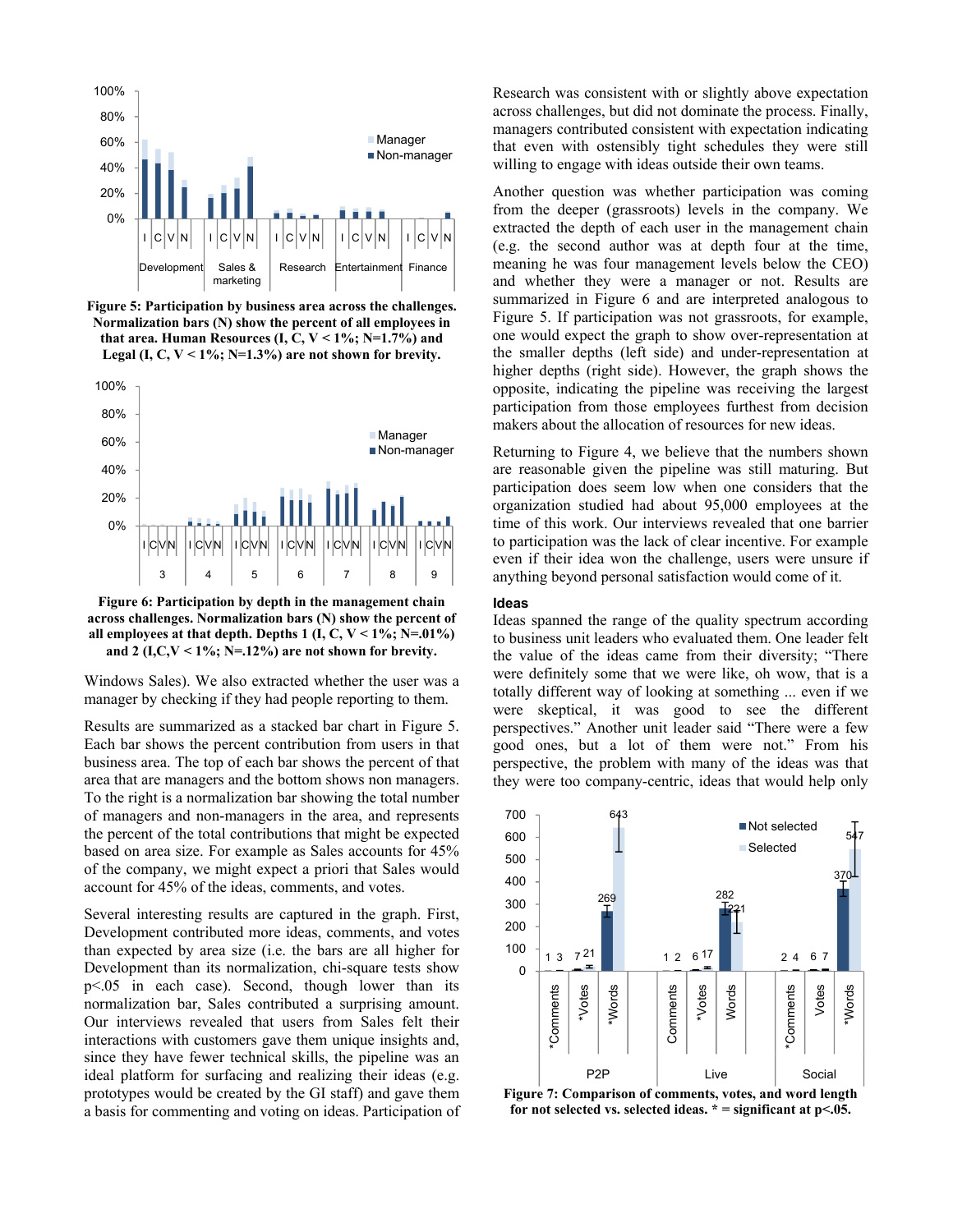the company itself, as opposed to market-centric, showing how the idea makes sense in the market, why it is competitive, and how it would benefit consumers. This feedback reinforces the need for teaching *innovation* skills in the workplace [5]. Business leaders stated that the ideas selected as the winners were those already on the product roadmap, but still provided value as they had conveyed some of the scenarios better or offered a new perspective.

Figure 7 summarizes the average number of comments, votes, and words per idea for each challenge. It also compares ideas that were and were not selected to move forward (first step) in the filter. Ideas tended to be about a  $\frac{1}{2}$  page in length (about 500 words), and ideas with more words, comments, or votes were more likely to make it past the first filtering step, possibly because these ideas had more detail or appeared to have more 'energy' around them.

Users reported several motivations for contributing ideas. The most commonly cited motivation was the opportunity to see their idea *happen*. As one user said, "The choices that I had for all these ideas that come in my head was either to write them down, which I did for years, build a little prototype, but it doesn't go anywhere or, in this situation, it was an opportunity to take an idea … from my brain into potentially a product that millions of people are using." We note that despite the organization being a large software company, many employees do not work directly on software products, and even for those who do it can be very difficult to move one's own new idea through to a product.

A second motivation stemmed from users' feelings of being 'siloed' and seeing this as an opportunity to have their idea *heard*; "My motivation was to share the idea across the board so other people could see it and put their comments on it … to have a conversation around the idea rather than just have it in your head." A third motivation was cited as the desire to exercise one's own creativity; "One of the things I love to do is come up with new ideas … because you start thinking on a different perspective rather than what you are focusing on at work." Others reported submitting ideas because they wanted to learn new skills while others believed strongly in the innovation initiative and wanted to see it be successful.

We asked users about where their ideas came from. Users reported that ideas were almost never based on their current job focus. They already had an outlet for those ideas. Rather, their ideas germinated from their own personal experiences, desires, and frustrations with technology. One user stated directly "My ideas come from things that are bugging me." Users reported spending anywhere from a few hours to several weeks incubating ideas. Most would typically communicate their idea to trusted colleagues first, refine it, and then submit it. They did not want to put the idea into the system too soon for fear that others would begin commenting and voting on it before it was ready.

A very strong sense of ownership was felt over ideas, with several people describing an idea as their "child." Even if there were other similar ideas in the system, most users reported they would still enter their idea to show they had been thinking in this direction as well. Users were therefore apprehensive in their responses to our questions probing if they would be willing to allow community members to edit their idea (as in a Wiki). However, users were more open to this model if changes and rationale could be discussed first and they maintained ultimate control over any revisions.

Once an idea was submitted, few if any users expected their idea would win the challenge. Several users equated this to "winning the lottery." Rather the expectation was that a person on a team most related to the idea, whoever that person might be, would read and acknowledge the idea. Unfortunately, this expectation is typically not met because ideas in the system are not pushed to users in any way.

#### **Comments**

A goal of commenting within the IMS is helping authors understand how to refine and improve their ideas. Figure 8 shows the frequency of ideas receiving different numbers of comments, aggregated across challenges. The distribution is skewed; a few ideas receive many comments while most ideas receive only a few or none. On one hand, this result could mean the community is being discerning about which ideas are worth commenting on. This is partially supported in Figure 7 which shows that for two challenges, the ideas with more comments were more likely to be selected.



**Figure 8: Frequency of ideas that received different numbers of comments, aggregated across challenges.** 



**Figure 9: Distribution of comments over days from when an idea was submitted. Dotted line represents cumulative percent.**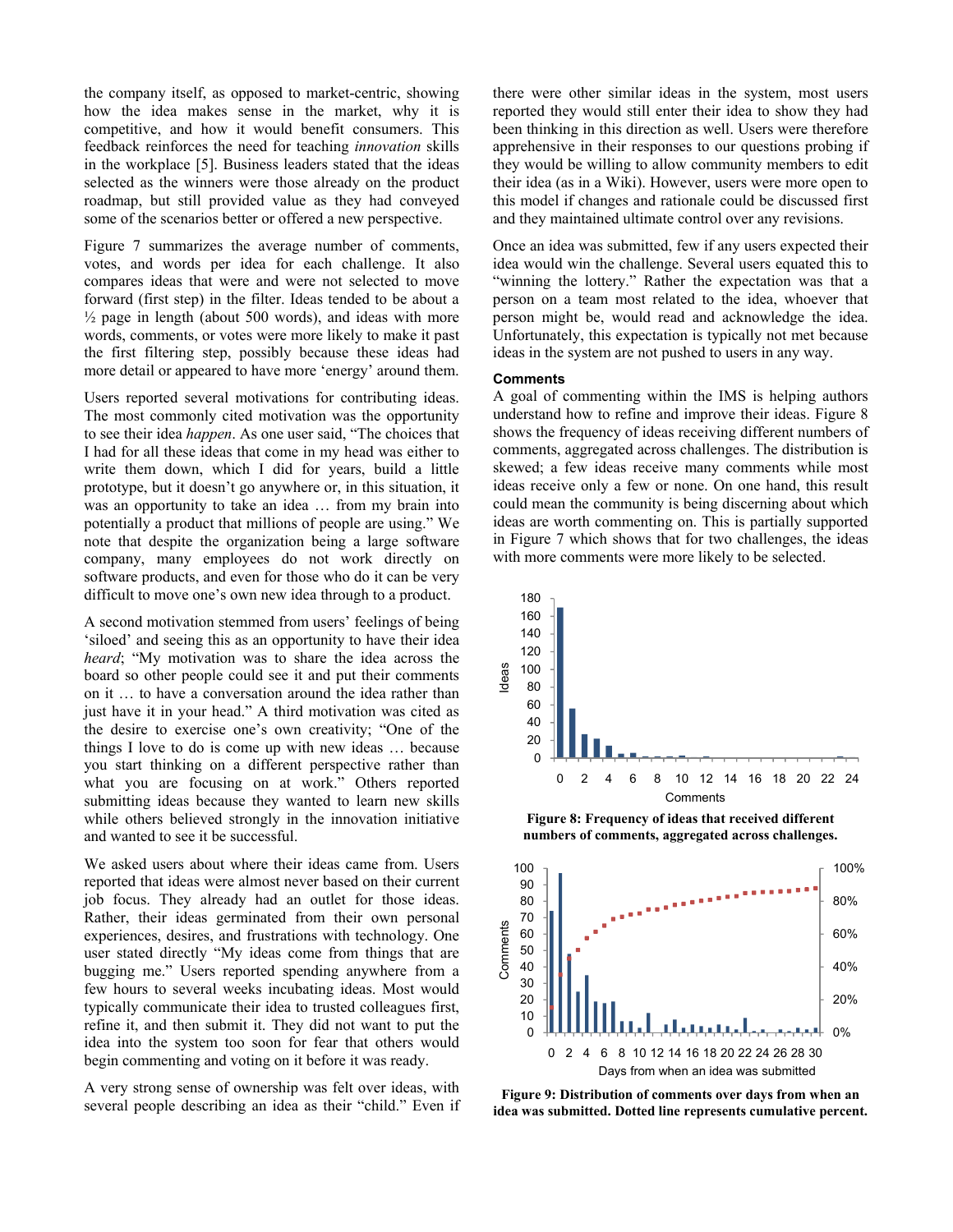On the other hand, this result is less desirable because it does not meet the objective of helping authors understand how to improve their ideas. For example, the average length of a comment was 59 words  $(s.d.=68)$ , which is about four sentences, and a large part of many comments was stating 'this is a good idea,' which does not help the idea to mature.

Though some ideas do prompt meaningful discussion, too many ideas receive too few comments or comments that are only cursory in nature. Our interviews revealed that users did not see the incentive for commenting. For example, one user described how he chose *not* to comment for fear of furthering someone else's idea at the expense of his own. Others chose not to make the effort to comment since only the author of the idea would benefit if it won the challenge.

Many comments tried to foster social connections between the author and others in the company working on similar topics. Links to ongoing product and research efforts related to the idea were also common. It could be useful for idea management systems to extract and attach a summary of this type of information to an idea.

The distribution of when comments are generated for ideas was analyzed and the results are summarized in Figure 9. Results show that most comments for an idea occur within a few days of it being submitted. This could be a function of the algorithm used for ordering the default view of ideas in the system - newest first. When submitted, an idea receives quick attention from the community, if at all, before being pushed out of view and out of focus by more recent ideas. A similar result was reported in [17] which found that most of the commentary in Slashdot occurs in the first few hours after a story is posted. The algorithm for ordering the default view of ideas may therefore be more effective if it weighs whether commenting for an idea has stalled or the idea has received few comments overall [17]. This may help direct community attention where it is most needed.

#### **Votes**

Figure 10 shows the distribution over votes for ideas. As with commenting, most ideas receive only a few votes and a few ideas receive many votes. One interpretation is the community is weighing the alternatives and voting only for those ideas judged to be of high quality. Some users shared this interpretation in the interviews. For example, one user felt the number of votes creates "the perception of a quality bar" while another felt if his idea did not receive many votes then "obviously people care for something else." However our interviews uncovered behavior that cast doubt on this interpretation and identified additional issues.

Most users reported that after submitting an idea, they would "market" the idea by mailing friends and colleagues within the company and asking them to vote for it. Because users can vote as often as desired, there is no cost to voting for an idea in response to such requests. As recognized by one user, the number of votes reflects "how much you are willing to market your idea" rather than its intrinsic quality.



**Figure 10: Frequency of ideas that received different numbers of votes, aggregated across challenges.** 



**Figure 11: Distribution of votes over days from when an idea was submitted. Dotted line represents cumulative percent.** 

A second issue was concern about the meaning of a vote, which, in its current form, means the voter *likes* an idea. Business unit leaders argued this was inherently flawed because 'liking' an idea is different from saying it has business value. For example, as one leader bluntly stated "the problem is that there is no notion of 'relative importance.' Just because the employee thinks it's a great idea does not mean that the idea has business value." A better approach might be to rate ideas on relevant business dimensions (e.g. whether the idea opens a new market, how well it fits with current offerings, technical feasibility, etc.).

Third, many users realized that votes were not normalized against the number of views and therefore reported using the vote/view ratio as a better indicator of what people thought about the idea. For example, receiving 5 votes from 10 views may be better than receiving 20 votes from 100 views. Fourth, several users strongly disliked the concept of voting altogether. The reason is that "it [not receiving many votes] causes people to become disenfranchised with the site and following through with their ideas. The quick thumbs up/down is too immediate." This is particularly problematic for ideas that are actually good, but their value has not been adequately communicated or understood.

Finally, recall that ideas selected to move forward typically had more votes (Figure 7). This may be because seeing more energy for an idea in terms of more comments and/or votes influences decision makers during the filtering phase.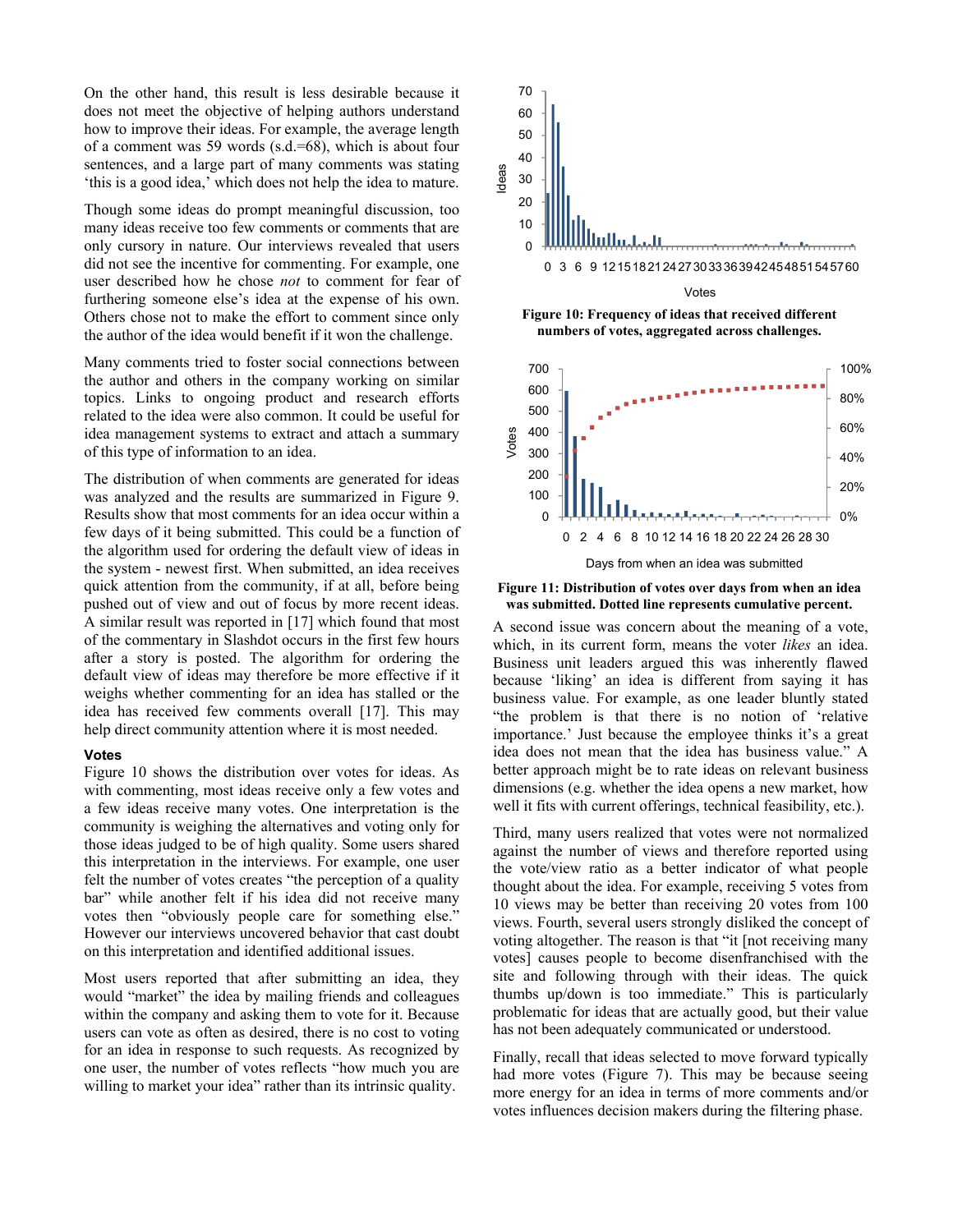We also analyzed when votes are cast for ideas. Similar to comments, most votes for an idea, if any, occur within the first few days of idea submission (see Figure 11). This provides further evidence that the default ordering of ideas influences which ideas the community interacts with.

## **Length of Engagement**

A goal of the pipeline is to engage an increasing number of employees and maintain that engagement over time. To test the level of engagement, we extracted the number of actions, including any idea, comment, or vote, made by each user. Results show that about 95% of users perform at most five interactions and this was true for each challenge. The pipeline still functions because there are new users participating each time, but this is probably not sustainable long-term. Interviews revealed that the lack of continued engagement was based in the absence of a compelling incentive and concern over taking time away from their main job focus. The latter indicates the potential value of a corporate policy describing when it is appropriate to pursue a grassroots idea and how much work time can be allocated.

#### **Successes and Measures**

One measure of success for this type of innovation pipeline, as one business leader mentioned, is "Counting how often something gets out there that wouldn't have happened without the process and impacts a huge number of people." On this measure to date, the pipeline has produced about one hundred prototypes and about six of those have been absorbed into product teams (it is not known if these have made it into a product yet). For example, one of the adopted prototypes was for a new mobile advertising platform. However, the fact that there *were* adoptions demonstrates grassroots innovation can be structured within organizations and yield new ideas of interest to product teams. As this pipeline was untested, we consider this to be a positive sign.

Our interviews revealed that additional measures of success may be warranted. For example, many users felt that the ideation skills gained from moving through the pipeline was one of the most valued outcomes. One user said "When they gave me all those resources, it was like basically a simulation of being a GPM or something, in a very small scale, I had one week and I had my graphic design, I had my architects, I had my people, and it was like 'let's execute.' It gave me management experience that definitely gave me a lot of insight. I think that's the best takeaway." Another user agreed, "What I am getting out of it … is learning skills that I don't really learn on the job. I am learning presentation skills, crafting messages skills, etc."

Senior managers recognized the value too, "We want to help people get smarter about their ideas … if we achieved nothing but a better educated, more thoughtful workforce that would make it worthwhile." Also, senior managers felt that, even without the challenges and funding model, it was important to have "a corporate forum for talking about ideas" and that "better measures may include understanding the people connections that get formed, how ideas influence other ideas, and how ideas get passed around the company."

#### **RECOMMENDATIONS AND DISCUSSION**

From our case study, we derived several recommendations for improving the design of idea management systems and execution of the pipelines in which they are embedded:

*Foster meaningful participation*. Despite the raw numbers, only a fraction of the corporate community participated in the pipeline. One reason is that users did not see a clear and compelling incentive that would justify diverting attention from their job focus. Users also perceived little incentive in commenting on or voting for ideas as only the author would benefit. As one user aptly stated "If you want more people to be involved, you need incentives." Though many types of incentive models exist, such as reputation systems [12], point-based rewards [10], and social rewards [16]), there was agreement the appropriate incentive here would be financial. For example, one model would be to offer a financial award for winning ideas distributed proportionally to those who contributed to them (author  $>$  commenter  $>$ voter). The number of comments and votes per user would need to be capped to force choices between ideas. With this model, for example, a user would not only have to choose which idea(s) to comment on, but it would be in her best interest to offer a substantive comment that improves the idea because if the ideas wins, she would benefit too. Tuning this type of model would require further research.

A related issue is that the pipeline currently executes in parallel with employees' main job focus and, if one wants to participate, must determine how to effectively balance their time between the two. Following the approach in [2], an alternative would be to define specific time period(s) in which employees could participate *as* their main job focus. This, combined with an effective incentive model, could spur participation that is both copious and meaningful.

*Use business relevant criteria in the voting process and/or change the method of voting*. Voting is intended to help filter the best ideas and scale the process [2]. But the model of voting within the system studied, which reflects models used in popular online communities (e.g. Digg.com), had several problems in this context. For example, votes do not take business value into account, votes may not be forcing value-centric choices between ideas (i.e. the number of votes per user is unlimited), and the author's passion for an idea may be diminished if too few votes are received.

There are several ways to address these problems. For example, to prompt choices, the number of votes per user could be capped in conjunction with using incentives (see prior recommendation) or the model of voting could be changed to a rank system [4]. Second, users could be asked to rate or rank ideas on dimensions relevant to the business (e.g., the idea opens a new market or enhances current offerings). Third, a system could make vote tallies available only for the highest rated ideas or only for the evaluation team. This may allow the top ideas to be identified without visibly reinforcing the lower scores of other ideas. Finally, voting could be framed as an 'expression of interest' for an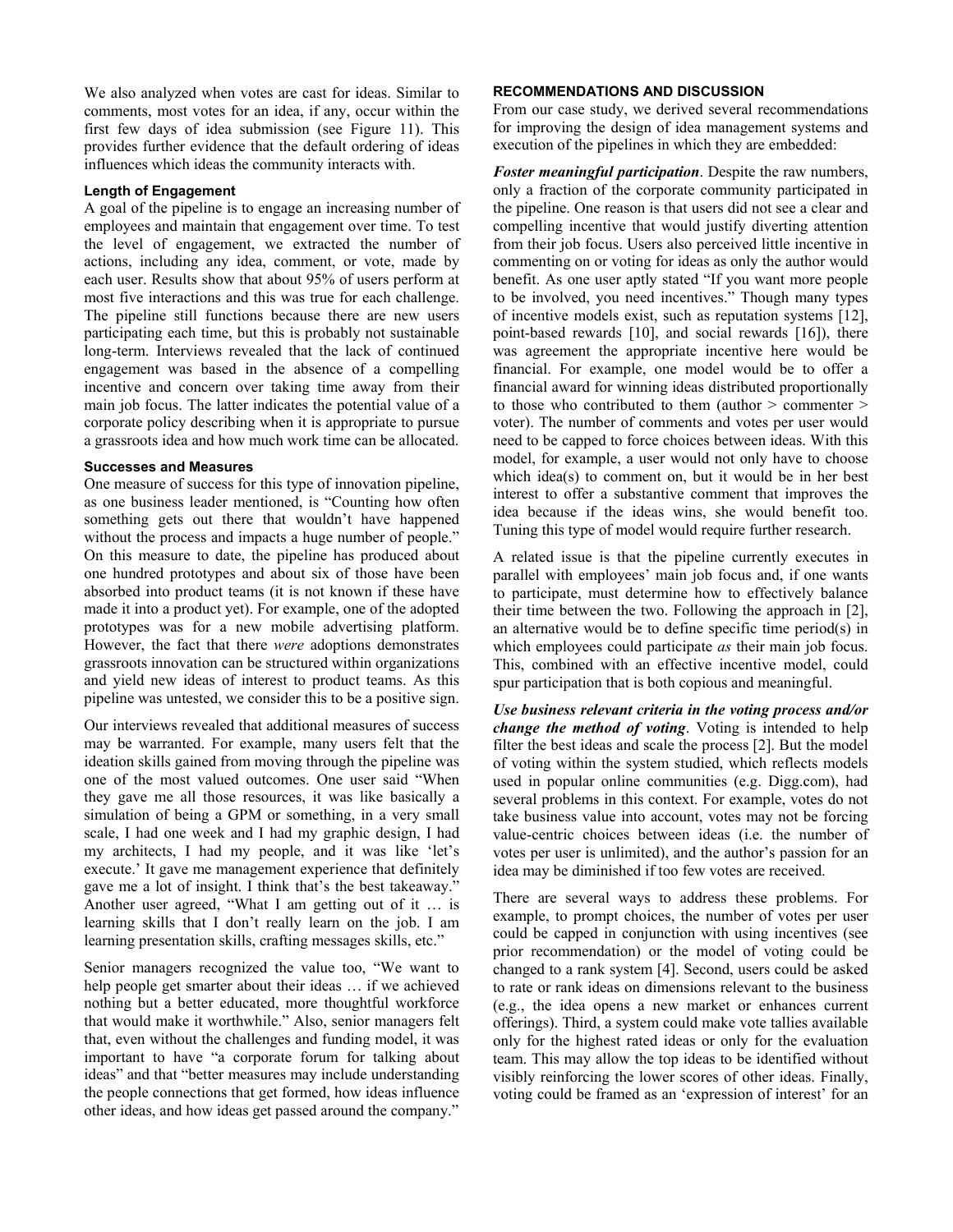idea and the system could notify subscribers of updates, allowing subscribers to follow the idea at it matures.

*Measure and appreciate outcomes beyond revenue*. The success of the innovation pipeline is often perceived as a function of the products or revenue it generates [2]. But it was clear from our study that at least three additional outcomes should be appreciated and measured: workforce ideation skills, cross-pollination of ideas, and a feeling of contribution or being less "siloed." Acquisition of ideation skills or feelings of contribution could be measured, for example, by asking employees to rate their learning of or attitude toward these and similar elements on annual selfreport surveys, common in many organizations. To measure cross-pollination, in addition to using a survey, one approach would be to measure the number of URLs included in internal documents and communications (email, IM, discussion posts, etc) that reference ideas in the system.

*Structure the ideation phase of the pipeline.* The pipeline studied overlaps entering, commenting, and voting for ideas in time. This creates undesired situations, e.g., ideas entered late in the ideation phase will not receive much attention from the community while ideas entered early may not be reconsidered if refined. As suggested in the brainstorming literature [13, 18], a more effective approach is to structure the ideation phase, creating defined periods for submitting, commenting, refining, and voting for ideas. This would help ensure each idea receives equal attention and has equal opportunity to be refined prior to being evaluated.

*Continue with focused challenge problems*. It is possible to execute the pipeline without challenge problems, e.g., users could submit ideas on any topic of their choice. This would require fewer resources, but it would likely attract fewer good ideas. Many users, particularly those whose ideas moved forward in the pipeline, reported they had been thinking about their idea for some time. But it was knowing there was a deadline and a team of people with relevant knowledge who would be evaluating the ideas that became the catalyst for the users to pursue and submit their ideas.

*Raise the bar (slightly) for submitting ideas*. Our analysis revealed that ideas span the quality spectrum, from whims to well-researched proposals. A consequence of having a large number of lower quality ideas is that it fosters the perception of "there is nothing good in there", it diminishes the credibility of the pipeline within the organization, and it absorbs resources from the community on the review of poor ideas. One solution is to place newly submitted ideas into a separate, non-public space and only allow those ideas that meet a certain threshold to pass into the public area. The threshold could be low such as only ensuring the idea addresses specific criteria (problem description, audience, etc.) or could be slightly higher such as requiring minimum discussion around the idea. This effort could be assigned to those who had ideas recently accepted, borrowing methods from [3]. Placing a low barrier to entry may help filter the whims without inhibiting ideas with more consideration.

*Increase the lifetime of ideas*. Ideas not selected to move forward in the pipeline remain accessible in the system but rarely receive further attention. As this represents the large majority of ideas, it creates the perception that the system is "a graveyard for ideas," as noted by one user. However, since there are many reasons why good ideas may not be selected, e.g., their value is not yet well understood or they are less relevant for the particular challenge, it would be useful to explore ways for increasing the lifetime of ideas. One way, as many users argued, is for those responsible for gathering product requirements to be asked to review relevant ideas in the system as part of their normal workflow. This would help expose them (and the product) to diverse perspectives and give authors the satisfaction of knowing their ideas were heard. A second way is for new challenges to be seeded with relevant ideas from prior challenges. A third way is to create tools for visualizing the idea space (e.g. to gauge what users across the company are thinking about) as this may identify strategic trends. Rather than abandon ideas once a challenge is complete, these enhancements may encourage authors to view the refinement of ideas as a long-term, valued effort.

*Support the process of innovation within the system*. As shown in Figure 2, the IMS is used for only part of the pipeline. A negative consequence is that users become unaware of the status of ideas as they move forward outside the system. This was a common source of frustration. Another possible consequence is creating the misperception that innovation is rapid and that it requires little effort, whereas it is typically a long and arduous process. One solution is to embed a macro-level process of innovation in the system. For example, borrowing the process from [8], the system could provide distinct spaces for 'opportunity', 'analysis', 'listening', 'focus', and 'leadership'. This would allow the pipeline to be captured as it unfolds, which helps to inform users as to what the innovation effort entails, and provides example materials that others can build upon.

*Support users who want to advance their own ideas*. Many users are passionate about their idea and even if the idea is not selected in the pipeline, they are willing to advance it on their own. However, because the IMS does not allow the capture of the progression of an idea beyond its initial form, such efforts unfold outside the system, thereby missing the benefits of community support [14]. To help users who wish to advance their own ideas, a starting point would be to implement an innovation process in the system (see prior lesson). This would create a template outlining the steps necessary for moving the idea forward and would make materials from other projects accessible as examples. The system could also help users recruit others with needed expertise (e.g. graphic design), seek community assistance at choice points (e.g. which toolkit or platform is best for prototyping the idea), and identify appropriate outlets for the idea (e.g. internal workshops, innovation fairs or lunch presentations). It could also serve as a resource for viewing what grassroots projects are being pursued within the